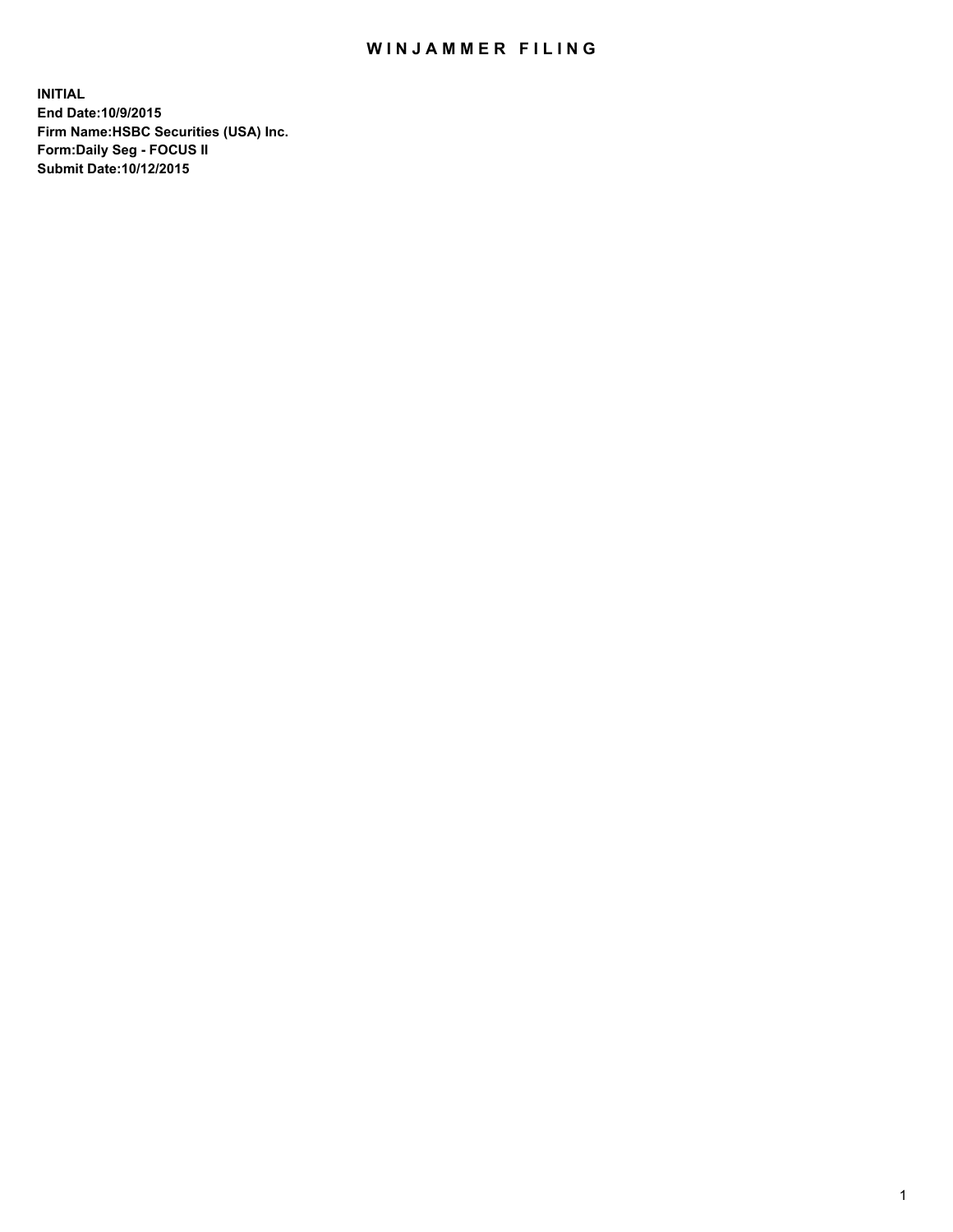## **INITIAL End Date:10/9/2015 Firm Name:HSBC Securities (USA) Inc. Form:Daily Seg - FOCUS II Submit Date:10/12/2015 Daily Segregation - Cover Page**

| Name of Company<br><b>Contact Name</b><br><b>Contact Phone Number</b><br><b>Contact Email Address</b>                                                                                                                                                                                                                         | <b>HSBC Securities (USA) Inc.</b><br>Steven richardson<br>212-525-6445<br>steven.richardson@us.hsbc.com |
|-------------------------------------------------------------------------------------------------------------------------------------------------------------------------------------------------------------------------------------------------------------------------------------------------------------------------------|---------------------------------------------------------------------------------------------------------|
| FCM's Customer Segregated Funds Residual Interest Target (choose one):<br>a. Minimum dollar amount: ; or<br>b. Minimum percentage of customer segregated funds required: % ; or<br>c. Dollar amount range between: and; or<br>d. Percentage range of customer segregated funds required between:% and%.                       | 110,000,000<br><u>0</u><br>0 <sub>0</sub><br>0 <sub>0</sub>                                             |
| FCM's Customer Secured Amount Funds Residual Interest Target (choose one):<br>a. Minimum dollar amount: ; or<br>b. Minimum percentage of customer secured funds required:%; or<br>c. Dollar amount range between: and; or<br>d. Percentage range of customer secured funds required between:% and%.                           | 10,000,000<br><u>0</u><br>0 <sub>0</sub><br>0 <sub>0</sub>                                              |
| FCM's Cleared Swaps Customer Collateral Residual Interest Target (choose one):<br>a. Minimum dollar amount: ; or<br>b. Minimum percentage of cleared swaps customer collateral required:%; or<br>c. Dollar amount range between: and; or<br>d. Percentage range of cleared swaps customer collateral required between:% and%. | 90,000,000<br><u>0</u><br>0 <sub>0</sub><br>0 <sub>0</sub>                                              |

Attach supporting documents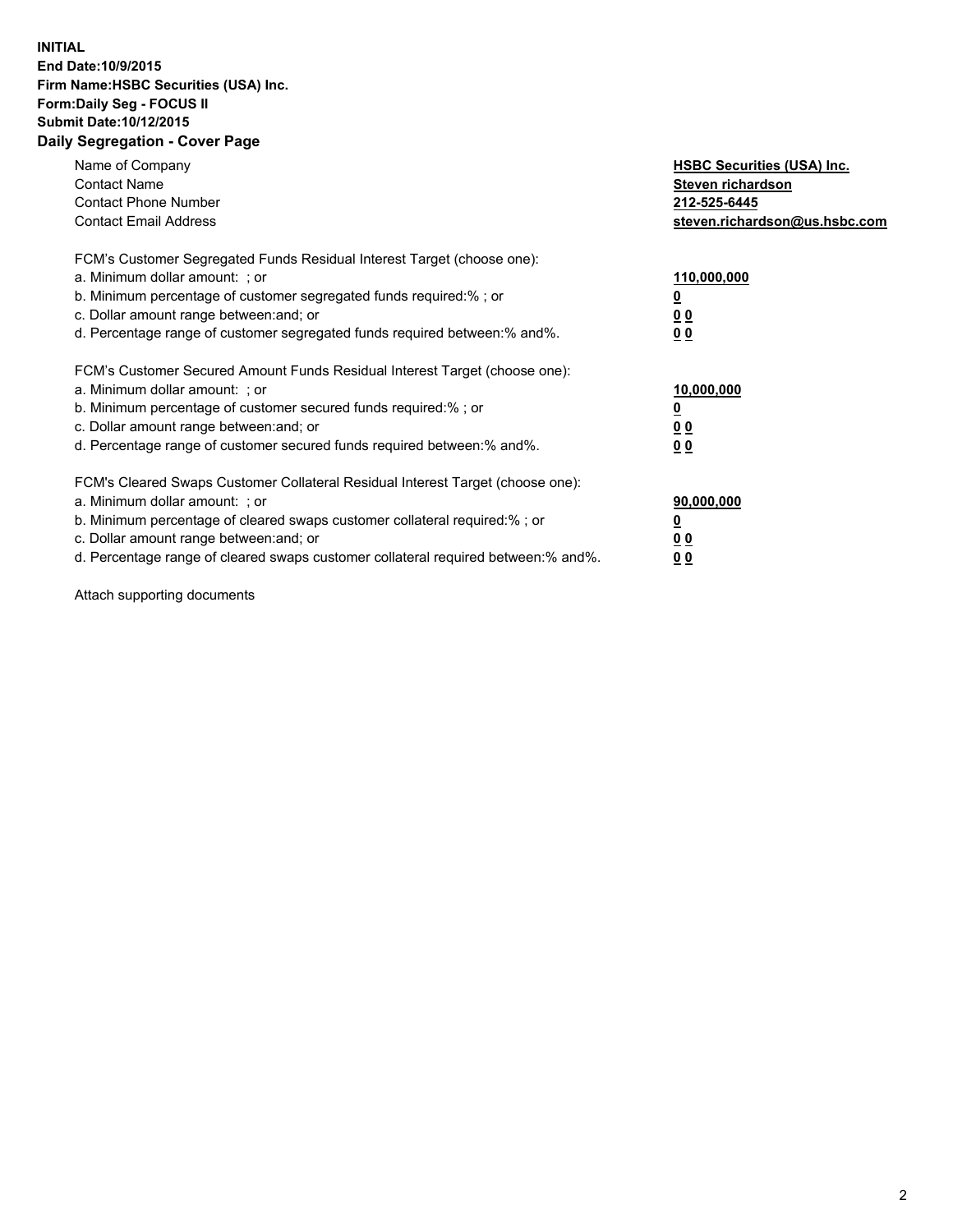**INITIAL End Date:10/9/2015 Firm Name:HSBC Securities (USA) Inc. Form:Daily Seg - FOCUS II Submit Date:10/12/2015**

## **Daily Segregation - Secured Amounts**

|     | Foreign Futures and Foreign Options Secured Amounts                                                        |                                    |
|-----|------------------------------------------------------------------------------------------------------------|------------------------------------|
|     | Amount required to be set aside pursuant to law, rule or regulation of a foreign                           | $0$ [7305]                         |
|     | government or a rule of a self-regulatory organization authorized thereunder                               |                                    |
| 1.  | Net ledger balance - Foreign Futures and Foreign Option Trading - All Customers                            |                                    |
|     | A. Cash                                                                                                    | 77,836,513 [7315]                  |
|     | B. Securities (at market)                                                                                  | 140,288,883 [7317]                 |
| 2.  | Net unrealized profit (loss) in open futures contracts traded on a foreign board of trade                  | -28,001,985 [7325]                 |
| 3.  | Exchange traded options                                                                                    |                                    |
|     | a. Market value of open option contracts purchased on a foreign board of trade                             | $0$ [7335]                         |
|     | b. Market value of open contracts granted (sold) on a foreign board of trade                               | $0$ [7337]                         |
| 4.  | Net equity (deficit) (add lines 1. 2. and 3.)                                                              | 190,123,411 [7345]                 |
| 5.  | Account liquidating to a deficit and account with a debit balances - gross amount                          | 7,818,305 [7351]                   |
|     | Less: amount offset by customer owned securities                                                           | -2,923,092 [7352] 4,895,213 [7354] |
| 6.  | Amount required to be set aside as the secured amount - Net Liquidating Equity                             | 195,018,624 [7355]                 |
|     | Method (add lines 4 and 5)                                                                                 |                                    |
| 7.  | Greater of amount required to be set aside pursuant to foreign jurisdiction (above) or line                | 195,018,624 [7360]                 |
|     | 6.                                                                                                         |                                    |
|     | FUNDS DEPOSITED IN SEPARATE REGULATION 30.7 ACCOUNTS                                                       |                                    |
| 1.  | Cash in banks                                                                                              |                                    |
|     | A. Banks located in the United States                                                                      | 40,074,718 [7500]                  |
|     | B. Other banks qualified under Regulation 30.7                                                             | 0 [7520] 40,074,718 [7530]         |
| 2.  | Securities                                                                                                 |                                    |
|     | A. In safekeeping with banks located in the United States                                                  | 93,922,562 [7540]                  |
|     | B. In safekeeping with other banks qualified under Regulation 30.7                                         | 0 [7560] 93,922,562 [7570]         |
| 3.  | Equities with registered futures commission merchants                                                      |                                    |
|     | A. Cash                                                                                                    | $0$ [7580]                         |
|     | <b>B.</b> Securities                                                                                       | $0$ [7590]                         |
|     | C. Unrealized gain (loss) on open futures contracts                                                        | $0$ [7600]                         |
|     | D. Value of long option contracts                                                                          | $0$ [7610]                         |
|     | E. Value of short option contracts                                                                         | 0 [7615] 0 [7620]                  |
| 4.  | Amounts held by clearing organizations of foreign boards of trade                                          |                                    |
|     | A. Cash                                                                                                    | $0$ [7640]                         |
|     | <b>B.</b> Securities                                                                                       | $0$ [7650]                         |
|     | C. Amount due to (from) clearing organization - daily variation                                            | $0$ [7660]                         |
|     | D. Value of long option contracts                                                                          | $0$ [7670]                         |
|     | E. Value of short option contracts                                                                         | 0 [7675] 0 [7680]                  |
| 5.  | Amounts held by members of foreign boards of trade                                                         |                                    |
|     | A. Cash                                                                                                    | 119,001,483 [7700]                 |
|     | <b>B.</b> Securities                                                                                       | 46,366,320 [7710]                  |
|     | C. Unrealized gain (loss) on open futures contracts                                                        | -28,001,985 [7720]                 |
|     | D. Value of long option contracts                                                                          | $0$ [7730]                         |
|     | E. Value of short option contracts                                                                         | 0 [7735] 137,365,818 [7740]        |
| 6.  | Amounts with other depositories designated by a foreign board of trade                                     | $0$ [7760]                         |
| 7.  | Segregated funds on hand                                                                                   | $0$ [7765]                         |
| 8.  | Total funds in separate section 30.7 accounts                                                              | 271,363,098 [7770]                 |
| 9.  | Excess (deficiency) Set Aside for Secured Amount (subtract line 7 Secured Statement<br>Page 1 from Line 8) | 76,344,474 [7380]                  |
| 10. | Management Target Amount for Excess funds in separate section 30.7 accounts                                | 10,000,000 [7780]                  |
| 11. | Excess (deficiency) funds in separate 30.7 accounts over (under) Management Target                         | 66,344,474 [7785]                  |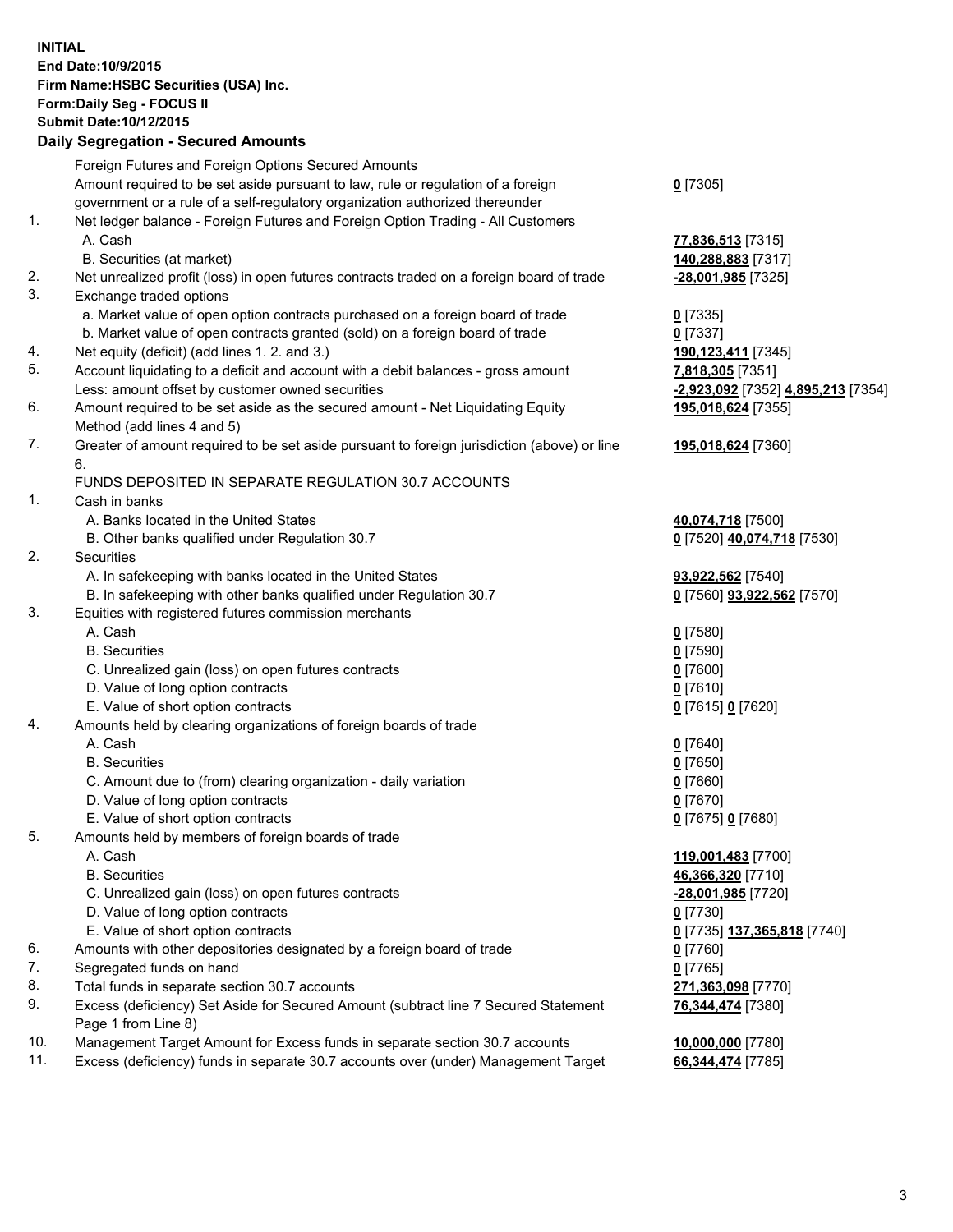**INITIAL End Date:10/9/2015 Firm Name:HSBC Securities (USA) Inc. Form:Daily Seg - FOCUS II Submit Date:10/12/2015 Daily Segregation - Segregation Statement** SEGREGATION REQUIREMENTS(Section 4d(2) of the CEAct) 1. Net ledger balance A. Cash **212,901,096** [7010] B. Securities (at market) **958,536,569** [7020] 2. Net unrealized profit (loss) in open futures contracts traded on a contract market **106,131,097** [7030] 3. Exchange traded options A. Add market value of open option contracts purchased on a contract market **123,430,863** [7032] B. Deduct market value of open option contracts granted (sold) on a contract market **-6,565,374** [7033] 4. Net equity (deficit) (add lines 1, 2 and 3) **1,394,434,251** [7040] 5. Accounts liquidating to a deficit and accounts with debit balances - gross amount **1,883,247** [7045] Less: amount offset by customer securities **-1,775,036** [7047] **108,211** [7050] 6. Amount required to be segregated (add lines 4 and 5) **1,394,542,462** [7060] FUNDS IN SEGREGATED ACCOUNTS 7. Deposited in segregated funds bank accounts A. Cash **78,174,409** [7070] B. Securities representing investments of customers' funds (at market) **0** [7080] C. Securities held for particular customers or option customers in lieu of cash (at market) **221,050,111** [7090] 8. Margins on deposit with derivatives clearing organizations of contract markets A. Cash **29,247,345** [7100] B. Securities representing investments of customers' funds (at market) **294,830,649** [7110] C. Securities held for particular customers or option customers in lieu of cash (at market) **737,486,458** [7120] 9. Net settlement from (to) derivatives clearing organizations of contract markets **-3,063,024** [7130] 10. Exchange traded options A. Value of open long option contracts **123,430,863** [7132] B. Value of open short option contracts **-6,565,374** [7133] 11. Net equities with other FCMs A. Net liquidating equity **68,769,820** [7140] B. Securities representing investments of customers' funds (at market) **0** [7160] C. Securities held for particular customers or option customers in lieu of cash (at market) **0** [7170] 12. Segregated funds on hand **0** [7150] 13. Total amount in segregation (add lines 7 through 12) **1,543,361,257** [7180] 14. Excess (deficiency) funds in segregation (subtract line 6 from line 13) **148,818,795** [7190] 15. Management Target Amount for Excess funds in segregation **110,000,000** [7194]

16. Excess (deficiency) funds in segregation over (under) Management Target Amount Excess

**38,818,795** [7198]